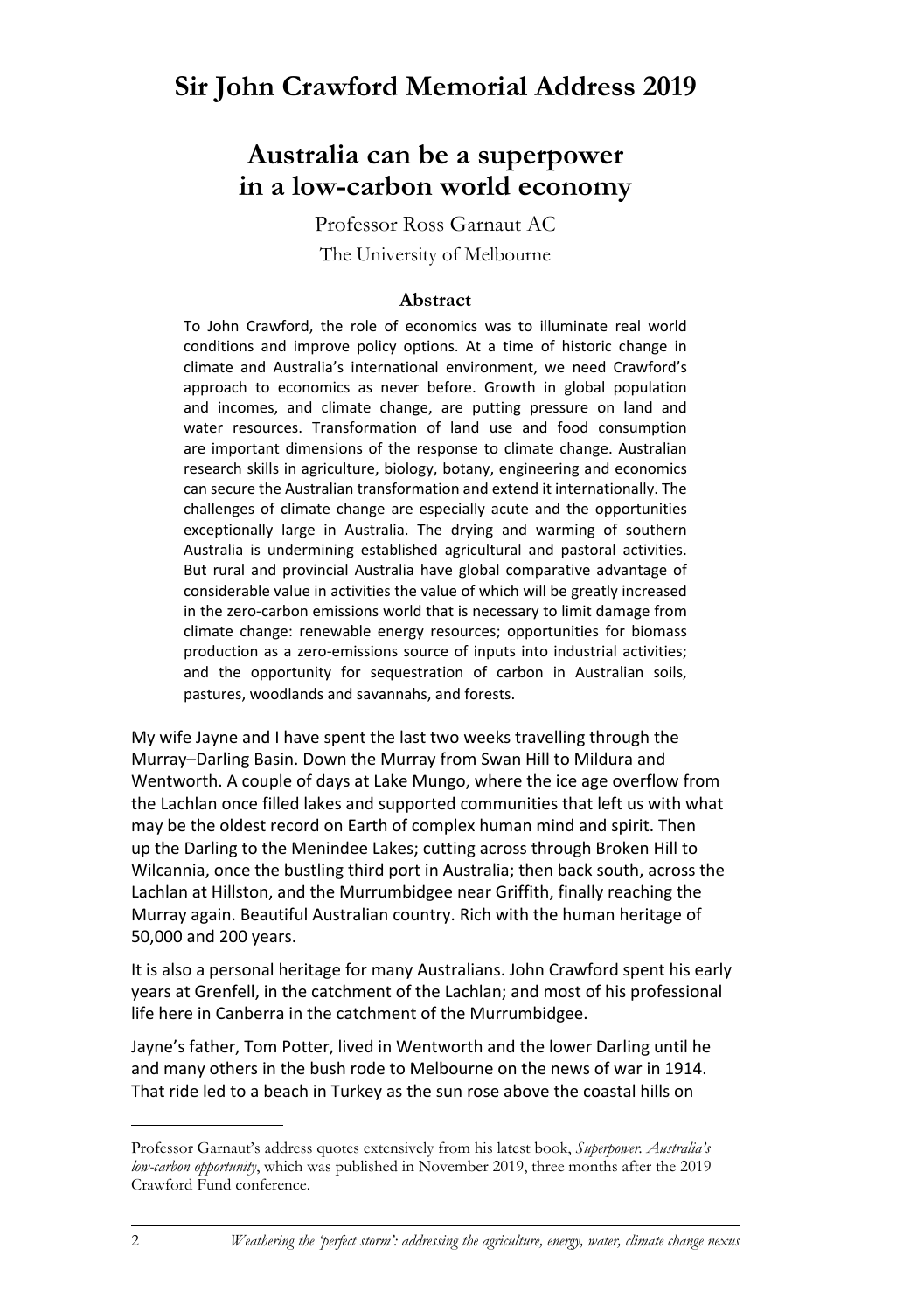25 April 1915. When we visited Wentworth nearly a decade ago, a board in the RSL Club remembered Tom and his brother. The building that housed the Club and its memorabilia is now empty beside the Darling.

What value do we place on Australian heritage? The question kept coming back as we travelled up the Darling. For about 30 kilometres the bottom of the riverbed is wet from the flow-back from the Murray. From there, the sand between the rows of grand old river gums is dry, except for scattered stagnant pools. By one pool, the skeletal head of a Murray Cod gaped wide enough to swallow whole the biggest carp. The dried flesh on the cod's back had been depleted by wild pig bites when it was still fresh – by pigs that were able to wade into the shallow pond and drag out the helpless survivor of decades.

Around a big fire on the riverbank one night, we were told of a plan to ride a motor bike along the dry Darling bed from above Wentworth to the dry Menindee Lakes. It was the first time anyone could have made the ride.

We were travelling through an Australian tragedy. A tragic consequence of denial of knowledge and of its role in public policy. A denial, I had been thinking, of the life's work of a man from the Lachlan. And then, last Wednesday, between Menindee and Broken Hill, I received a call asking if I would address this dinner.

## **Policy used to be based on research and understanding**

I recalled a conversation with Sir John as we travelled around the south-east Asian capitals in 1979 at the request of Prime Minister Malcolm Fraser. We were recruiting participants in the Pacific Community Seminar, precursor of the Pacific Economic Cooperation Council and then APEC.<sup>1</sup> I asked about his time as Director of Research in Minister Dedman's and Secretary Coombs's Department of Post War Reconstruction, when there was early discussion of the Snowy Mountains Scheme. He told me that an early concern with Snowy was whether there would be markets for increased production from irrigation on the Murrumbidgee and the Murray, so he set people onto research into the global markets for dried fruits and wine.

John Crawford – Jack to most of his contemporary friends, and Sir John or Professor Crawford to young members of staff – was an important part of a remarkably productive period in Australian government, scholarship and public life, stretching – with ebbs and flows – from the war years through to a decade or so beyond the end of Sir John's life.

Crawford's special contribution over four decades was to insist that sound policy began with knowledge; that sound knowledge emerged from research; and that expanding an understanding of policy choices through public education was an essential part of the policy-making process.

Here at the Crawford Fund we remember especially Crawford's role in the establishment of the International Food Policy Research Institute, the system of international agricultural research centres, the Indian Green Revolution; the

<sup>&</sup>lt;sup>1</sup> APEC, the Asia–Pacific Economic Cooperation, is a forum of over 20 economies.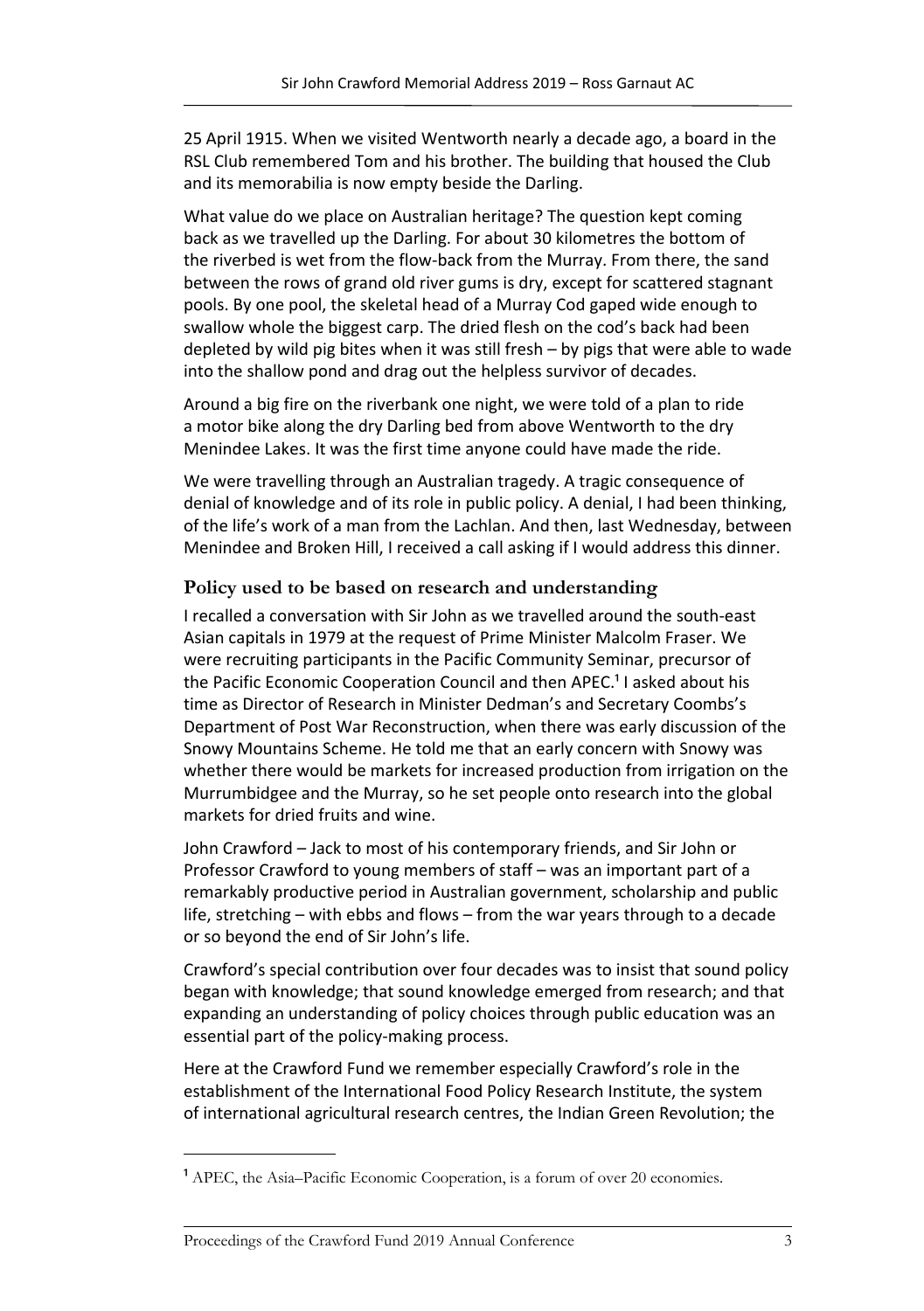

Australian Centre for International Agricultural Research; and, for those with longer memories, the Australian Bureau of Agricultural Economics. His policy and institutional legacy also includes more productive cooperation amongst peoples and countries of different and sometimes divergent cultural and political backgrounds. Examples include Australian contributions to the early and temporarily successful policy-making in the new Independent State of Papua New Guinea; economic relations with Japan after a horrific war; economic and educational exchange with China after the Cold War; and the most expansive era of trade and other economic relations across an emerging Asia–Pacific community.

Today, public policy based on the marshalling of knowledge through research and analysis, followed by a nurturing of public understanding of the issues, seems a distant dream. That it is dream and not contemporary reality is the essential problem behind the tragedies of the Murray–Darling Basin and of policy on climate change and the energy transition. At an international level, it is an essential problem in global trade and development.

Tonight, my talk is mainly about land and agriculture and regional development in Australia as we respond to the challenge of human-induced climate change. As always, on every development issue, but more on climate change than others, an Australian development question has an international context.

The 2008 *Garnaut Climate Change Review* drew attention to the historic lift in world food prices in the first decade of the new century. This broke a half century of declining relative prices, as increased yields, partly resulting from international public sector agricultural research, outran rising global population and living standards. An acceleration of the lift in living standards in the populous countries of Asia would make this an expanding opportunity over a long period for Australian farmers and therefore for Australians — unless climate change at home damaged Australian supply capacity.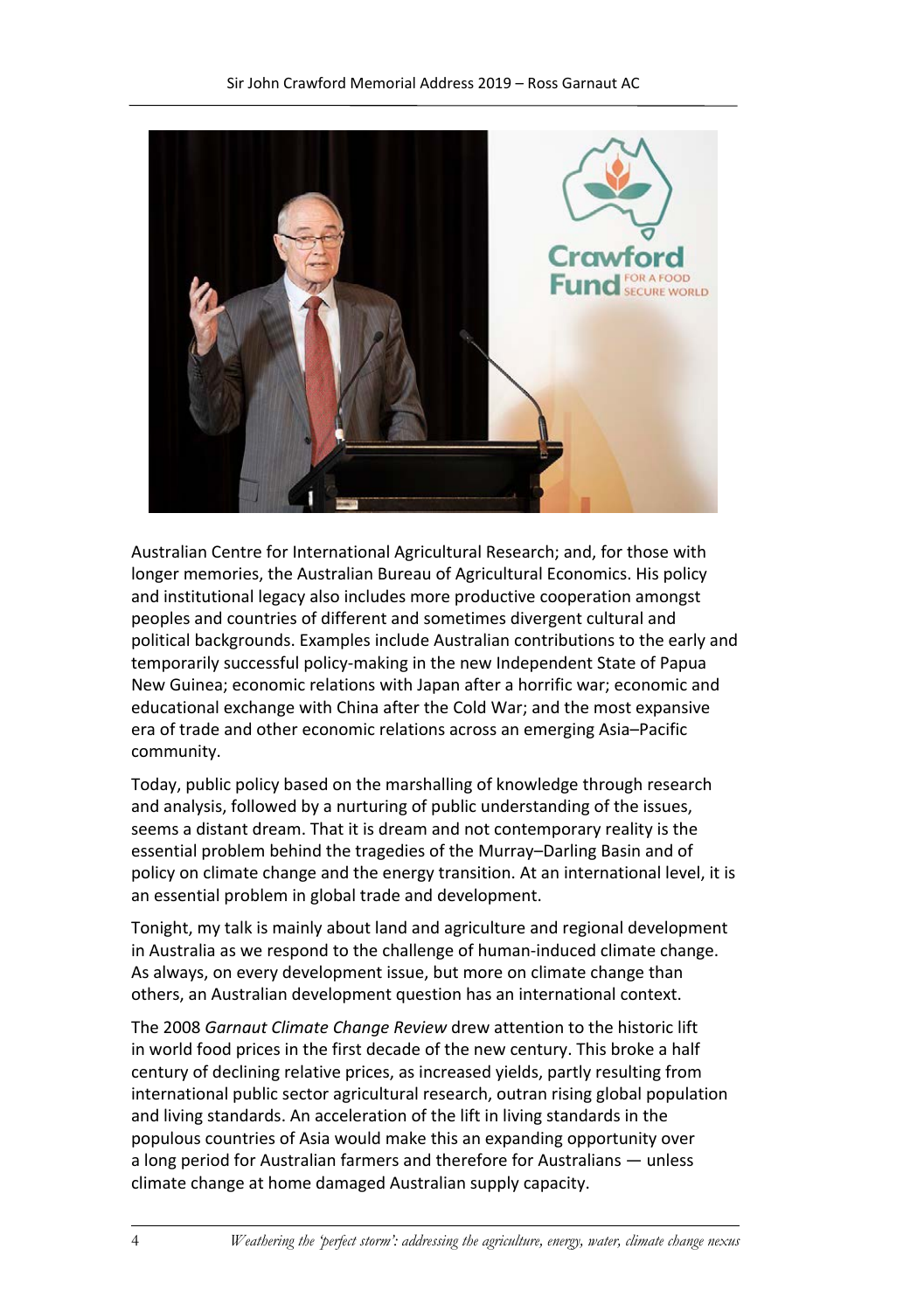Unfortunately, Australian farm capacity would be reduced by any failure of global climate mitigation. The atmospheric physics was telling us that the southerly movement of climate patterns, and therefore the drying as well as warming of the southern Australian latitudes that had been the home of most Australian agricultural value, would be a feature of climate change. Irrigation output in the Murray–Darling Basin was likely to decline by 90% in the absence of effective global mitigation.

New knowledge has reduced uncertainty without much changing the mean expectations about global warming.

We can now see in empirical observations the effects once anticipated from the atmospheric physics. Average temperatures across Australia so far this century are over a degree higher than in the first half of the 20th century.

We now see that streamflows into Perth dams, like for like, have contracted from an average of 336 GL per annum in the first three-quarters of last century, to 59 GL p.a. over the decade after I presented my first Report to State Premiers and the Prime Minister. That has made that city of over 2 million people mainly reliant on desalination and depleting groundwater. The south-west agricultural areas are facing great challenges.

We have reliable records of inflows into the Murray since 1892. After taking out the Snowy and inter-valley transfers, and the highly variable and currently zero flows from the Darling, average inflows averaged a bit over 9 teralitres (TL) per annum for the first 40 years of the record. The next 40 years, the annual average was over 9.5 TL. In the four decades commencing 1972, as a warming trend emerged more strongly and clearly, the annual average was 9 TL. In the 7 years since then, the average was a bit over  $7$  TL – a quarter below the first century of observation.

The controversial Murray–Darling Basin Plan does not take account of declining inflows as a result of climate change. Even this modest Plan, built on hope in contradiction of scientific analysis, has proven to be too demanding to implement as designed.

#### **Hotter in Australia**

The most ambitious of the Paris objectives would see average global temperatures increase by about 1.75°C from pre-industrial averages over the whole of the Earth's surface. The atmospheric physics tells us that temperatures over land will increase by more than that – for Australia, by more than twice the increase we have already experienced. To have good prospects of holding the temperature increase down to this level – something like 2.5°C increase on land – would require zero net global emissions by the middle of the century. That is not impossible. But it would require many things to go well.

The international community has accepted that some developing countries will take longer than developed countries to achieve complete decarbonisation. So Australia's fair share will be zero net emissions before mid-century – earlier still if we start serious reduction slowly, as we have done.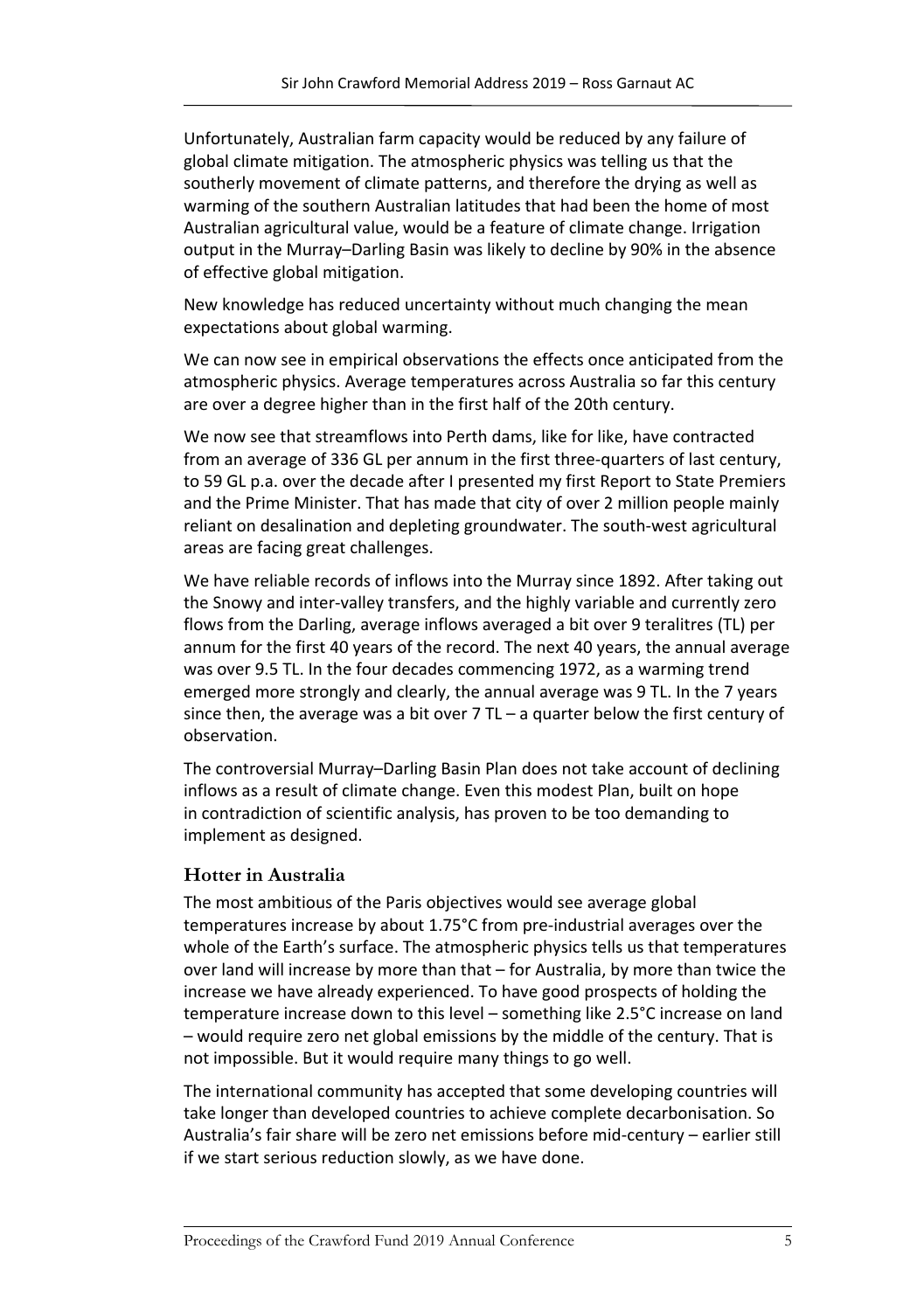Even 1.75°C on average over the Earth's surface – the most optimistic outcome from the global mitigation effort – would present a massive adaptation challenge for Australia. It is a challenge for what we must do in Australia which, of the developed countries, is the most vulnerable to damage from climate change. It is also a challenge for managing the consequences of climate change in highly vulnerable countries in south Asia, south-east Asia and the south-west Pacific. Many of our neighbours will face extreme problems of adjustment, and their problems will certainly and quickly become shared problems.

We cannot be certain of success in holding global temperature increases to 1.75°C. The whole world, with Australia contributing its full share, would have to move quickly to zero net emissions to hold the adaptation challenge to 1.75°C. Continuation of current tendencies in Australia, if reflected elsewhere, would see us adjusting to temperature increases two or three times that level. One has to hope that proximity to the consequences of weakly mitigated climate change will lead to more realistic policies.

I have spent my life on the optimistic end of the Australian spectrum in discussion of many policy and development issues. That optimism has mostly been vindicated by the unfolding of history. On the challenge of adapting to weakly mitigated climate change, I am not optimistic. I fear that the challenge would be beyond the capacity of contemporary Australian society and polity. I fear that things would fall apart.

The bad news is that the passing of time, the results of new research and the accumulation of evidence are all broadly confirming the conclusions towards which the atmospheric physics led us a decade ago.

The good news is that the economic challenge of mitigation to reduce the damage from climate change now looks much less costly and daunting – for the world and especially for Australia, and above all for rural and provincial Australia. The good news is very good.

# **Improved economics now**

The improvement in the economics has two main sources. One is an extraordinary fall in the cost of solar and wind energy and of storage to balance its intermittency. The second is realisation that there is opportunity for capturing and sequestering, at relatively low cost, immense quantities of atmospheric carbon in soils, pastures, woodlands and forests.

My 2008 Review for the Prime Minister, six Premiers and two Chief Ministers presented the results of comprehensive modelling of the costs and benefits of Australia participating in a strong global mitigation effort. It suggested that there would be some noticeable sacrifice of Australian current income until early in the second half of this century, but that average incomes would have regained lost ground by around the end of the century. The income benefits of strong mitigation were strongly positive beyond the 21st century. Effects on values beyond current incomes powerfully favoured strong mitigation.

Developments in the cost of renewable energy, energy-intensive transport and industrial processes, and carbon sequestration through changes in land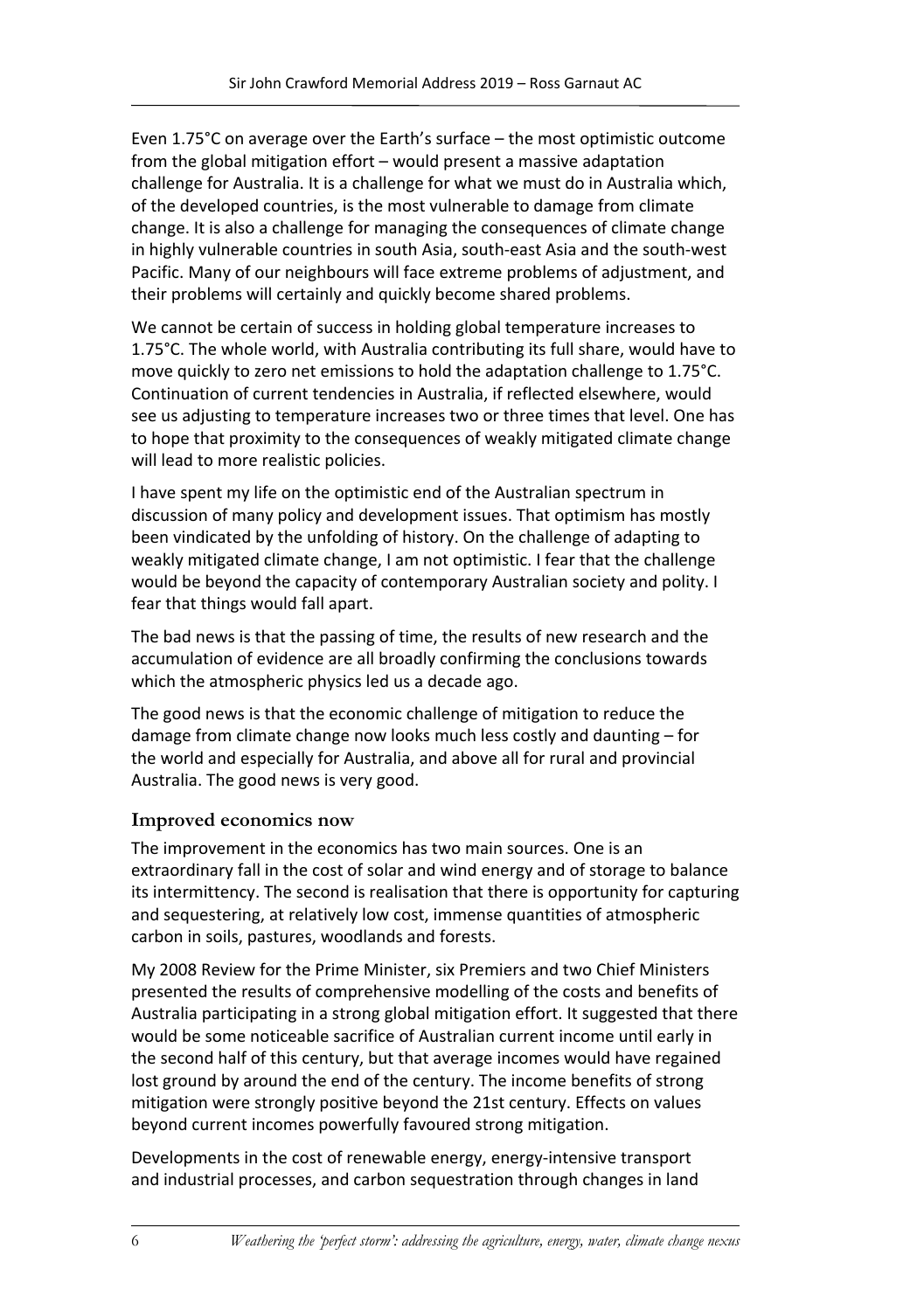use would turn those calculations around if repeated today. Rapid shift to renewable energy within an appropriate policy and regulatory framework today would enhance Australian incomes. This would support Australian comparative advantage in energy-intensive manufacturing, including many processes that add value to mineral and agricultural products. Systemic incentives equivalent to the true cost of carbon emissions would lead to carbon sequestration via land use change becoming a major rural industry. I said in the 2011 Climate Change Review that the opportunity to sell farm carbon credits into the proposed emissions trading scheme would create a new rural industry as large as wool.

The 2008 modelling suggested that it would be cheaper for Australia to import large quantities of carbon credits from abroad rather than to achieve its targets entirely from reducing emissions at home. The Australian emissions trading scheme was due to be integrated into the European scheme from 1 July 2014. If those arrangements were in place today, with current understanding of renewable energy costs and opportunities for land-based sequestration in Australia, we could now expect Australia to be a major exporter of carbon credits.

This means that Australia could receive insurance against severe climate change impacts and at the same time enhance its own economic development by moving strongly and early towards decarbonisation of its economy. Both the climate change and economic benefits would accrue disproportionately to rural and provincial Australia.

#### **More detail**

Let me say a bit more about the two big changes affecting the cost of reducing emissions – the fall in the cost of zero-emissions energy; and the realisation of expanded opportunity in land-based sequestration of carbon.

First, **renewable energy**. The cost of capital goods for generating zero-emissions energy has fallen much more rapidly than had been anticipated in my 2008 Report, and there is no sign yet of deceleration of the decline. Interest and other costs of financial capital – the supply price of investment – represent the main cost of renewable energy and storage. This is unlike thermal energy, where recurrent costs of fuel are much more important. The supply price of investment has fallen dramatically over the past decade – with negative real yields on low risk bonds in all developed countries. The fall in the supply price of investment is disproportionately powerful in reducing the costs of zero-emissions energy. These two factors reinforcing each other – lower costs of capital costs for renewable energy and a lower supply price of investment – have caused the cost of renewable energy from wind and solar generation in favourable locations plus storage to be lower than the recurrent cost of thermal generation. They are lower than the total cost of thermal generation in many countries.

The fall in the cost of zero-emissions electricity also lowers the cost of decarbonisation of transport and industrial processes. There have also been large cost-reducing improvements in zero-emissions technologies to replace fossil coal, gas and oil in transport and industry.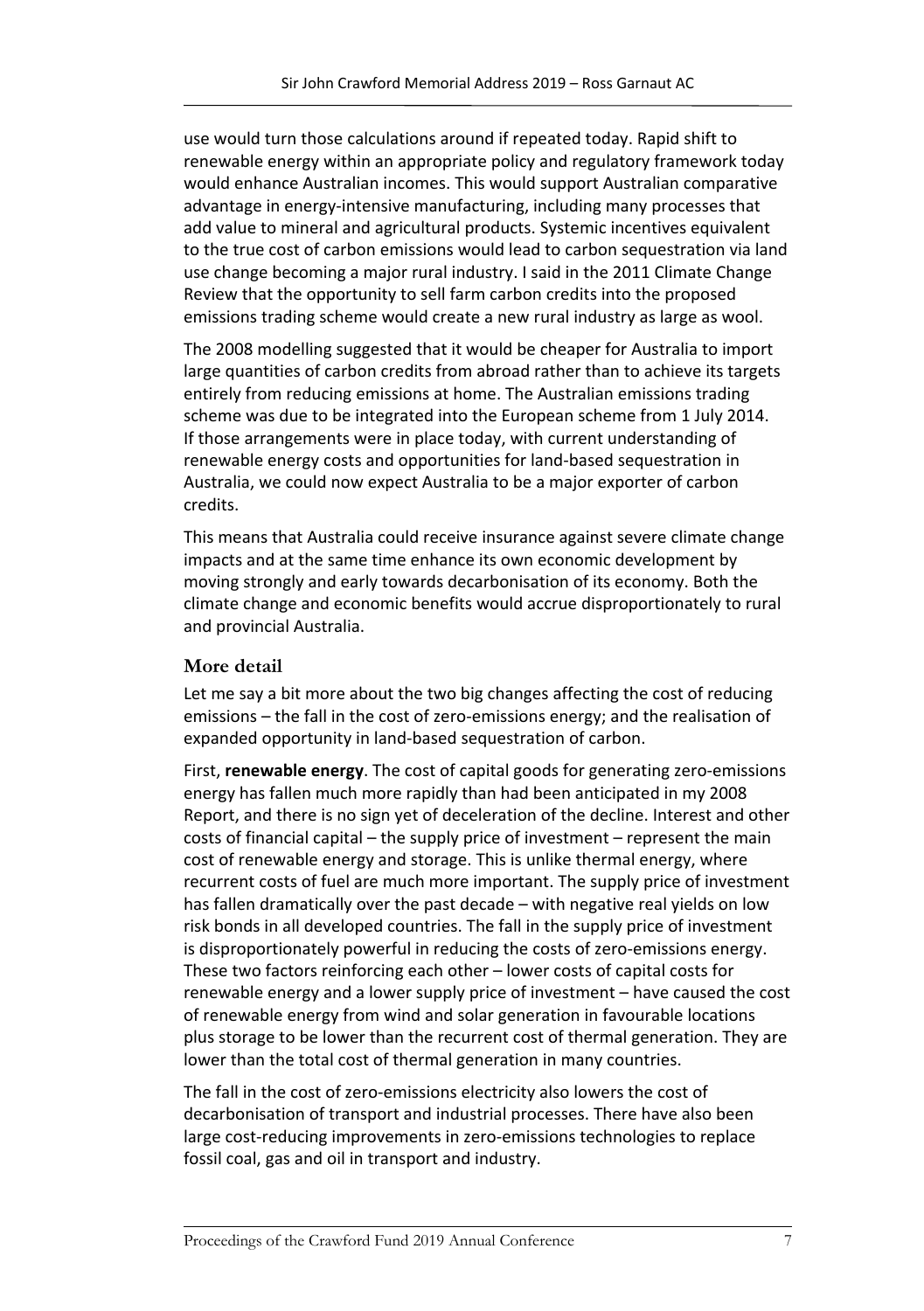The **potential for carbon sequestration** in soils, pastures, woodlands and forests figured prominently in my 2008 and 2011 Reviews. This led to the establishment of the Carbon Farming Initiative, later folded into the Emissions Reduction Fund. Australian research has surrendered the leading position it occupied on land-based sequestration at that time, but the international effort has been expanded. Recent reports from the US Academy of Science, the European Academies, and the August 2019 IPCC report<sup>2</sup> all point to a substantial proportion – a third or more – of required reductions in emissions to come from changes in land use at relatively low cost. CSIRO, the University of Melbourne and some other Australian research institutions have continued the effort, and the continued interest of former Governor-General Michael Jeffery has raised the possibility of substantial government support for this effort. It is a worthy and appropriate subject of major effort by ACIAR and some Institutes of the CGIAR.

Many opportunities for carbon sequestration through changes in land use involve high initial capital and relatively low subsequent recurrent expenditure. They are therefore also beneficiaries of the decline in the supply price of investment.

There is also good fortune for the global mitigation effort in changes over the past decade in the framework of global cooperation on climate change mitigations. These are reflected in the outcome of the Paris meeting of the UNFCCC<sup>3</sup> in late 2015, which defined a path to realisation of strong outcomes. The new approach, which I called 'concerted unilateral mitigation', was supported initially by all members of the UN except Nicaragua and Syria, and eventually by those two countries as well. Within this framework, all major countries were committed to major change in the trajectory of their emissions. Most, including the US and China, have made early progress on implementing their commitments.

Australia so far has been a drag on the international effort. Its initial target was 26–28% reduction in emissions on 2005 levels by 2030. Australian emissions have been rising since 2014, raising questions about achievement even of this unambitious target. However, the initial targets at Paris were subordinate to the overarching goal of holding temperature increases as far as possible below 2°C and as close as possible to 1.5°C, with peer assessment leading to progressive tightening of the targets over time.

What Australia does is influential. What the US and China do is much more influential. Regrettably, both China and the US, having made large contributions in the period up to and in the year after Paris, have since then been contributing less positively. The decisive change was the election of Donald Trump as President of the United States, with commitments to withdraw the US from the Paris Agreement, to reverse the trend towards declining coal use in the US, and more generally to retreat from action on climate change. This has weakened pressure on other states including Australia to raise their initial Paris targets.

² Intergovernmental Panel on Climate Change, August 2019, *Climate change and land.*

<sup>&</sup>lt;sup>3</sup> United Nations Framework Convention on Climate Change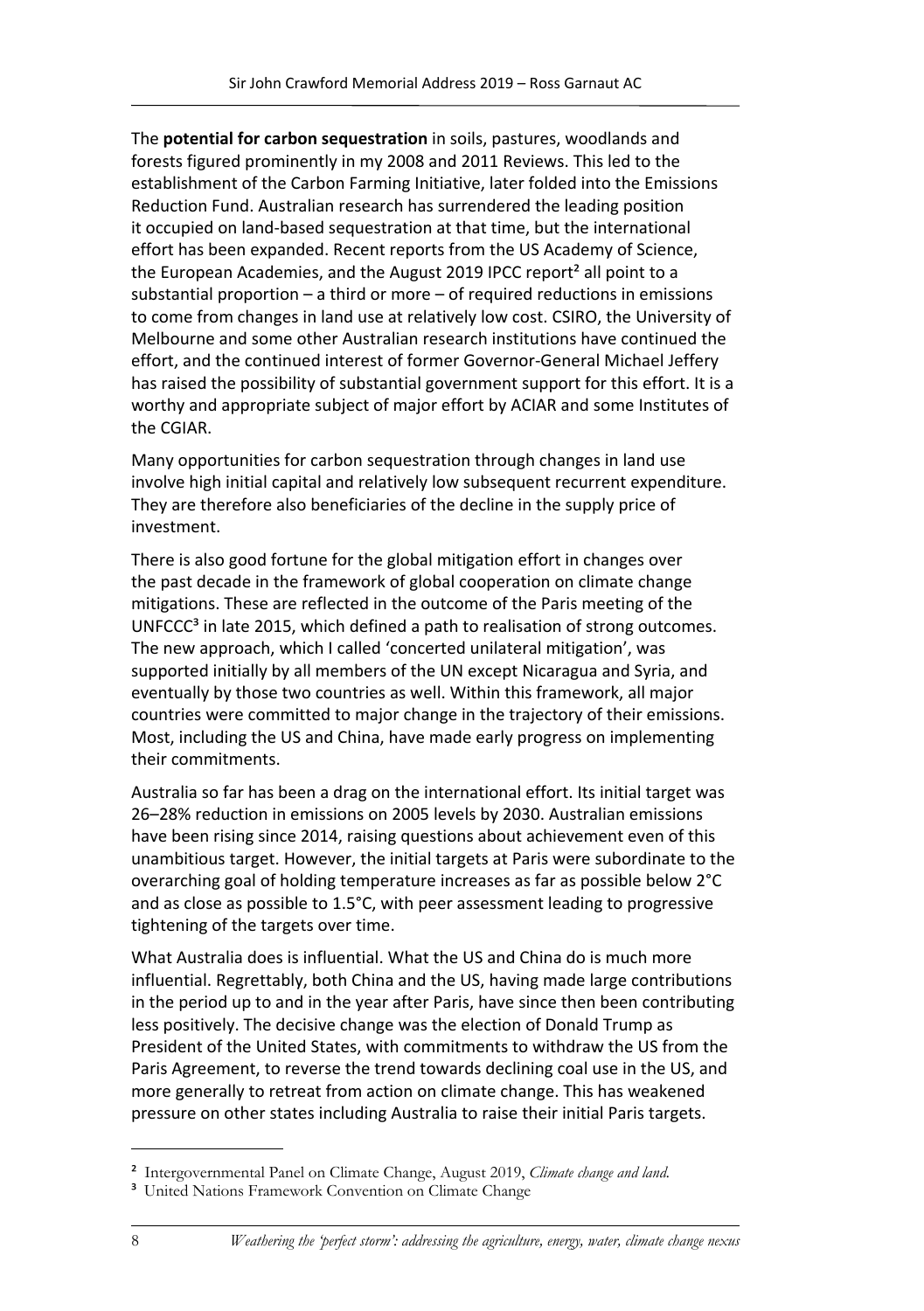It has not immediately increased emissions in the US, where market pressures and private sector and state and city government activity continue to keep emissions on a downward path. However, an extended period in office of Trump or others of similar mind would eventually throw US emissions back onto a rising trajectory.

China's emissions had been the major source of increases in global emissions through the first decade of this century. Changes in the overall model of economic growth, as well as energy and industrial and climate change policy after 2012, fundamentally changed the trajectory of emissions reduction. There was no increase in emissions from 2013 to 2016. Policy change in the US did not prompt climate policy change in China. However, the Trump trade war that began in 2017 introduced uncertainty into Chinese policy-making, and reduced export, investment and output growth. China's response was fiscal and monetary expansion to offset negative international influences on growth. This reinforced the old emissions-intensive pattern of growth. The immediate effect has been the reassertion of the old model of economic growth based on investment in infrastructure and heavy industry with its high emissions intensity.

So the chances of reaching ambitious outcomes for global emissions have declined over the past two years. Australia's social and political capacity to manage major adaptive adjustment may be tested.

## **Transforming land use and agriculture in Australia**

The 2008 (Chapter 22) and 2011 (Chapter 10) Reviews drew attention to the exceptional contribution to global as well as Australian mitigation that could be made by changing Australian land use.

Australia's comparative strengths have two sources.

The first is our exceptionally large endowments of woodlands, forests and other land relative to population. This has given Australia its historical comparative advantage in land-based products.

The second is our exceptional expertise in the land-based industries – from agricultural and forestry science, through agricultural and resource economics to public and private knowledge and institutional arrangements supporting commercial success.

I noted in 2008 that innovation in rural production and in regulatory arrangements was going to be necessary for Australia and the world to take full advantage of opportunities for mitigation through changes in land use. Rules for measuring and accounting for land use emissions were immature, and had to be developed on sound principles to make the most of global opportunities, and to recognise Australian contributions. Other developed countries which had shaped the rules did not share Australia's opportunity, or interest. Australian expertise could help to develop environmentally and economically efficient international rules. Our knowledge on land use transformation could be of particular assistance to Australia's neighbours in south-east Asia and the south Pacific.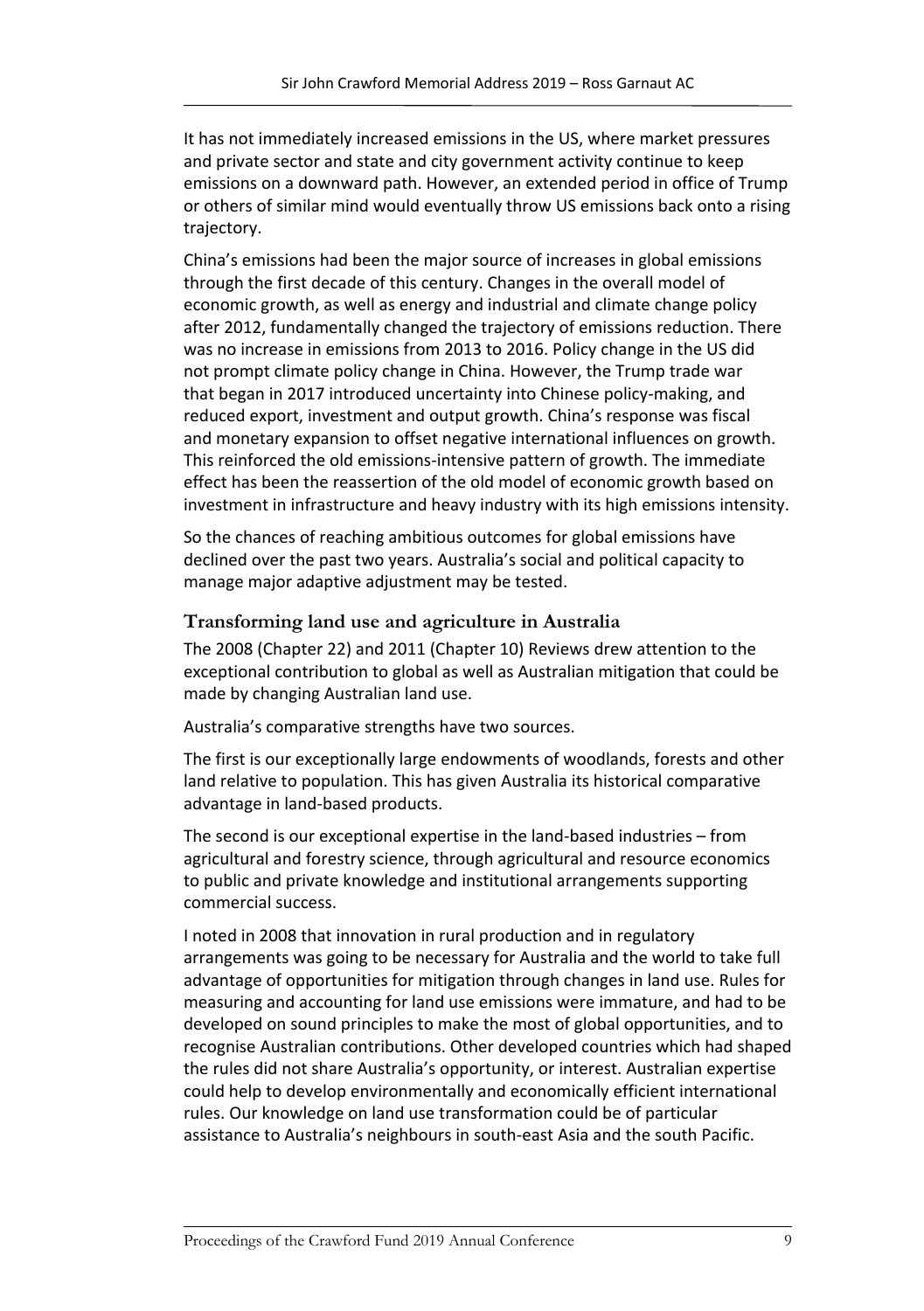The special Australian place in the absorption of carbon in the landscape was the subject of remarkable commentary eight decades ago by the first Distinguished Fellow of the Australian Economics Society, Colin Clark. In his 1940 book, *Conditions of Economic Progress*, Clark helped to found development economics and the use of national accounts for production and income. Clark sought to allay concerns that the dependence of modern economic development on fossil energy, and the finite nature of coal and oil resources, would bring economic growth to an end. He noted that we can calculate the likely amount of undiscovered fossil fuels from the carbon that was once in the atmosphere. He said:

However, we must not set out to burn them up too fast, even if we do find them, at any rate not faster than the rate at which the carbon dioxide can be converted by photosynthesis...

But he reassured us that keeping the use of fossil fuels within the limits of what can be absorbed by photosynthesis need not be the end of economic growth. There is an abundance of solar energy falling on the Earth, if we know how to tap it. The best method at present, he said, is the proven process of photosynthesis in trees, and he calculated that the eucalypt is the most productive agent for conversion of solar energy into biomass at present. Algae had the potential to do better. The silicon battery and other recent discoveries, he said, may do better still some day (Clark, 1957 pp. 488–489).

So the importance of the Australian eucalypt to sustaining economic growth without excessive carbonisation of the atmosphere was recognised 80 years ago, at the beginning of development economics.

In 2008, I brought into the mainstream discussion some early work by the CSIRO and state departments of agriculture on the immense mitigation potential of changes in land use. The nurturing of vegetation on the dry degraded mulga country where rainfall was spasmodic in western Queensland and the rangelands of New South Wales could be transformative. Innovative uses of the properties of Australian eucalypts included farming of the mallee on the arid boundaries of crop cultivation for subterranean sequestration of carbon and for harvesting biomass. I referred to the adaptability of Australian meat consumption choices: per capita consumption of high-emissions products (beef and mutton) had fallen, and of low-emissions products (chicken and pork) had increased markedly in response to price increases in the former and reductions in the latter over the past half century. A passing reference to reducing emissions by partial return to traditional Australian patterns of meat consumption – substituting some zero-emissions kangaroo meat for high-emissions beef and lamb, in production and consumption – received exaggerated but ill-directed attention at home and abroad.

Research and regulatory development was warranted, to make the most of opportunity for mitigation in farming and land use.

The Carbon Farming Initiative was legislated in 2011 alongside the Clean Energy Future package. These arrangements were carried into the Abbott, Turnbull and Morrison governments' Emissions Reduction Fund (ERF). The ERF was a clunky,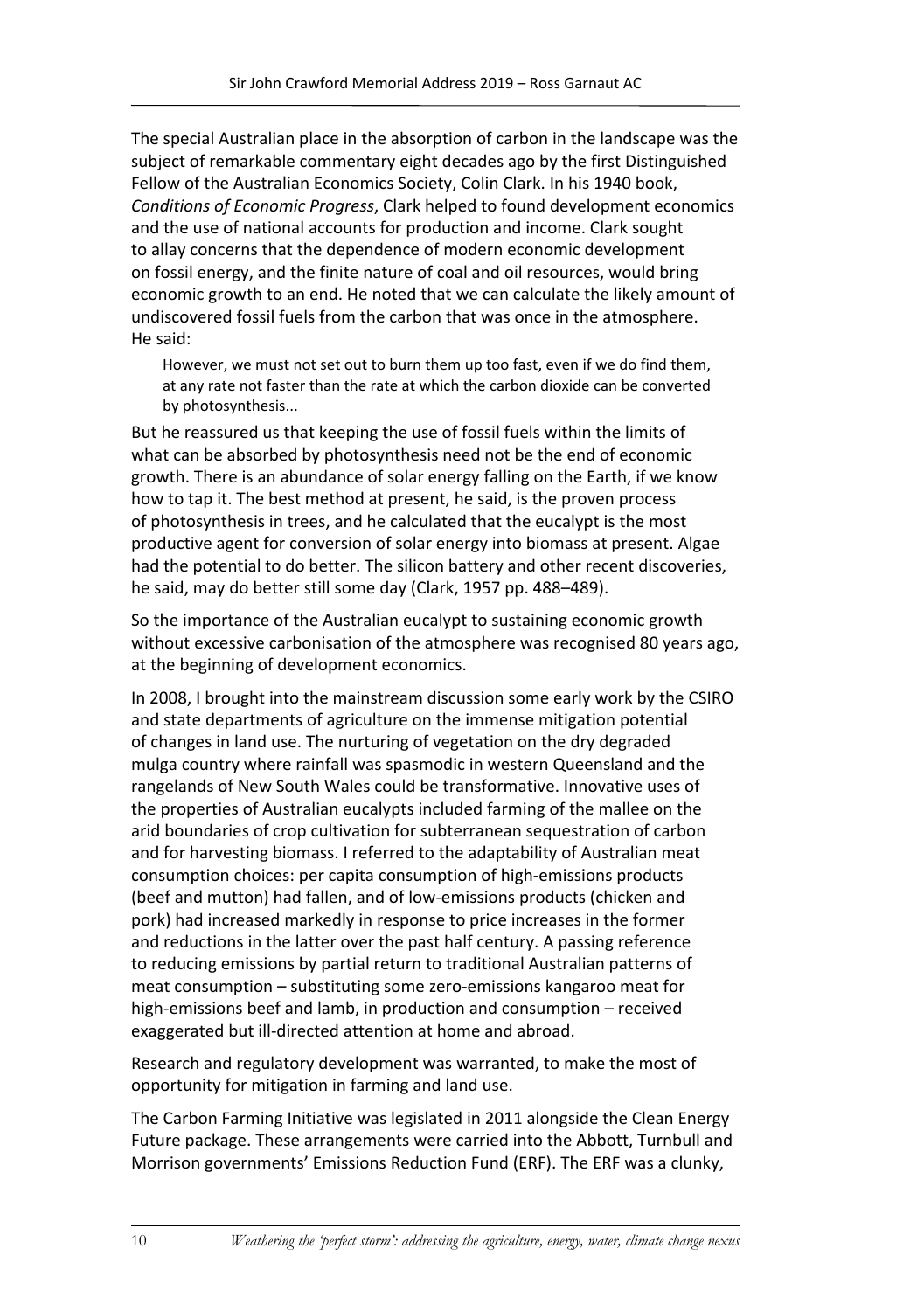truncated and less adequately funded version of the emissions-trading-schemelinked Carbon Farming Initiative. It required resources from general revenue, rather than from sales of emissions permits. Clunky or not, Abbott's ERF kept alive the sale of offsets as a way of providing incentives for farm-sector carbon sequestration. The arrangements developed by the Clean Energy Regulator showed how an offsets scheme related to land use could work, and that there was strong private response to incentives.

It has only become clear since 2011, at least to me, that Australia's potential strength in low-cost production and use of biomass can provide the most cost-effective path to zero-emissions production of many manufactures from chemical processes. This is necessary to end emissions from gas, oil and coal used in chemical manufacturing processes. Capacity to produce low-cost biomass can be a source of Australian comparative advantage in zero-emissions industry.

Recent IPCC reports, most importantly last week's report on agriculture and land use,<sup>4</sup> have elevated the importance of natural climate solutions to achieving global mitigation ambitions. Sequestration of carbon in soils, pastures, woodlands and forests can make a major contribution to holding temperature increases significantly below 2°C and as close as possible to 1.5°C.

Expansion of knowledge in all these ways points to the need for transformation to reduce the size and weight of the human footprint on the planet: to consume less land- and emissions-intensive food, including through reducing consumption of red meats; to reduce the amount of land under cultivation; to increase forested areas and their diversity; to economise on use of water; and to do this while drawing on biological sources of the chemicals for industrial processes that were previously supplied by coal, oil and gas.

At the same time, knowledge has been expanding about how we can achieve these outcomes: knowledge of nutritious and palatable substitutes for old foods that have less damaging ecological impacts; knowledge of farm and land management systems to improve the trade-off between environmental cost and value in use; knowledge of regulatory arrangements that can encourage the necessary transformation.

There is rising awareness of the need for fundamental change, and the beginnings of knowledge that fundamental change is feasible. The short-term costs of change in some of these areas are still high, but increases in the scale of the new are starting to bring costs down. Transformation is unfamiliar, and daunting, but beginning.

The decarbonisation of electricity and the electrification of industry and transport can remove about two-thirds of global emissions. The land use, agriculture and food transformation can deliver most of the rest. Meinshausen and Dooley (2019) have shown that we can get most of the way to the global Paris goals through renewable-based electrification and the land use transformation.

⁴ *Climate change and land*. IPCC, August 2019.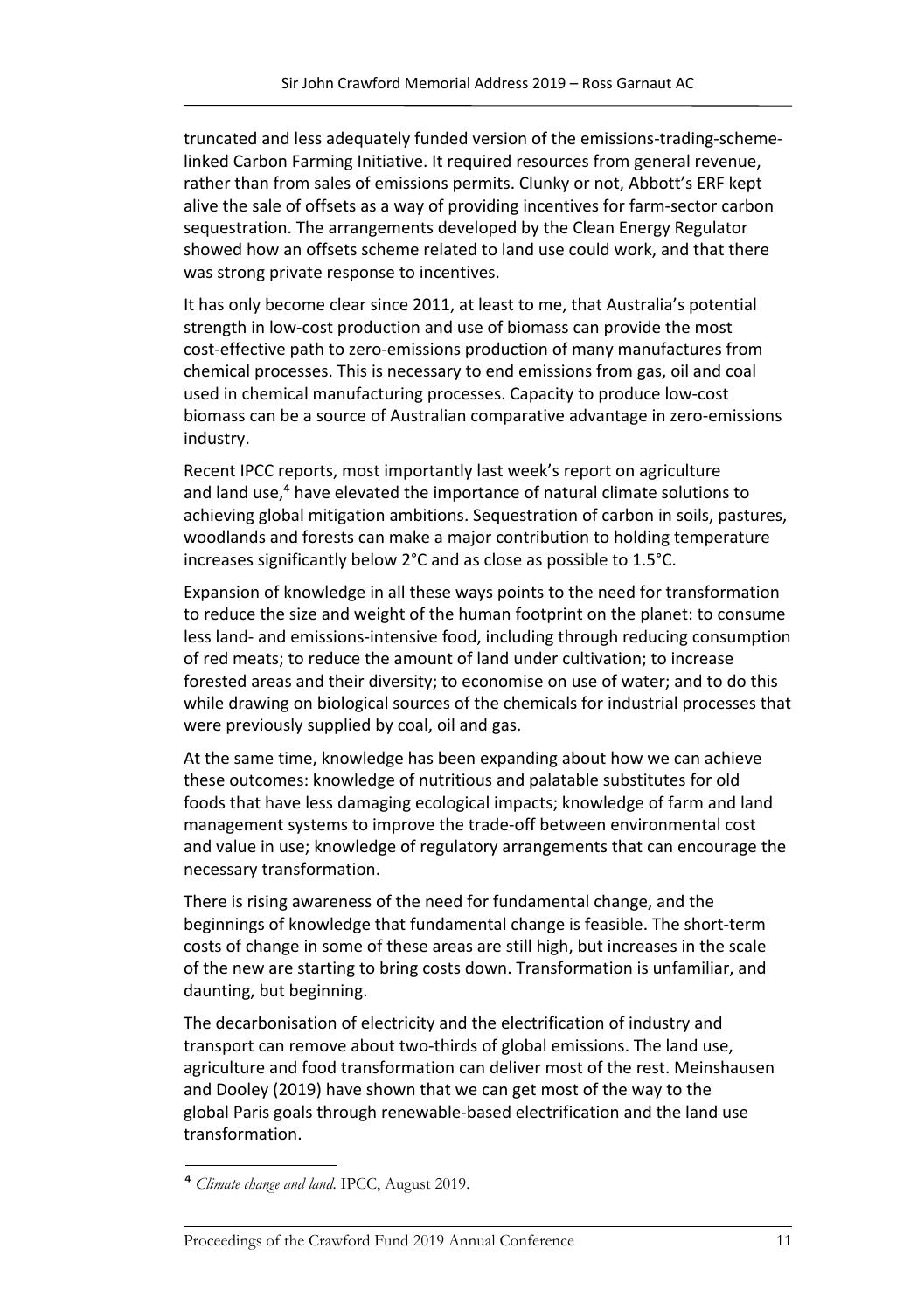

Australia is uniquely well placed to lead and prosper from the land use transformation, just as it is in energy. As with energy, Australia's own transition in managing land should be seen in the context of global opportunity.

## **The land use mitigation opportunity and agriculture**

Australia stands out amongst developed countries and globally for its large endowment per person of woodlands and forests. This gives us massive advantages for carbon sequestration and for production of biomass for industrial use.

Sequestration potential is affected by rainfall. The applied atmospheric physics is still coming to grips with the effects of warming on rainfall in particular locations. In the world as a whole, average rainfall rises but the distribution changes. Scientific advice to me in 2008 and 2011, reported in the Reviews, said that southern Australian latitudes were likely to experience lower rainfall, and, on the whole, northern latitudes higher. This pattern is largely supported by subsequent work.

The southern latitudes have long been the source of most Australian agricultural value. With agriculture challenged by the combination of drying and warming, there will be shrinkage in the area of cultivation. Newly submarginal farmland may be more productive as a source of carbon sequestration and biomass. Wetter northern areas will be able to sustain more intense concentrations of living plants, making them potentially larger sources of biomass for harvesting or long-term carbon sequestration.

The 2008 Review set out in Table 22.2 the main opportunities for large-scale sequestration in changed land use.

Most discussion of sequestration potential has focused on fast growing plantations in higher rainfall regions that are suitable for relatively intensive agriculture. That undersells the potential for abatement via changes in land use.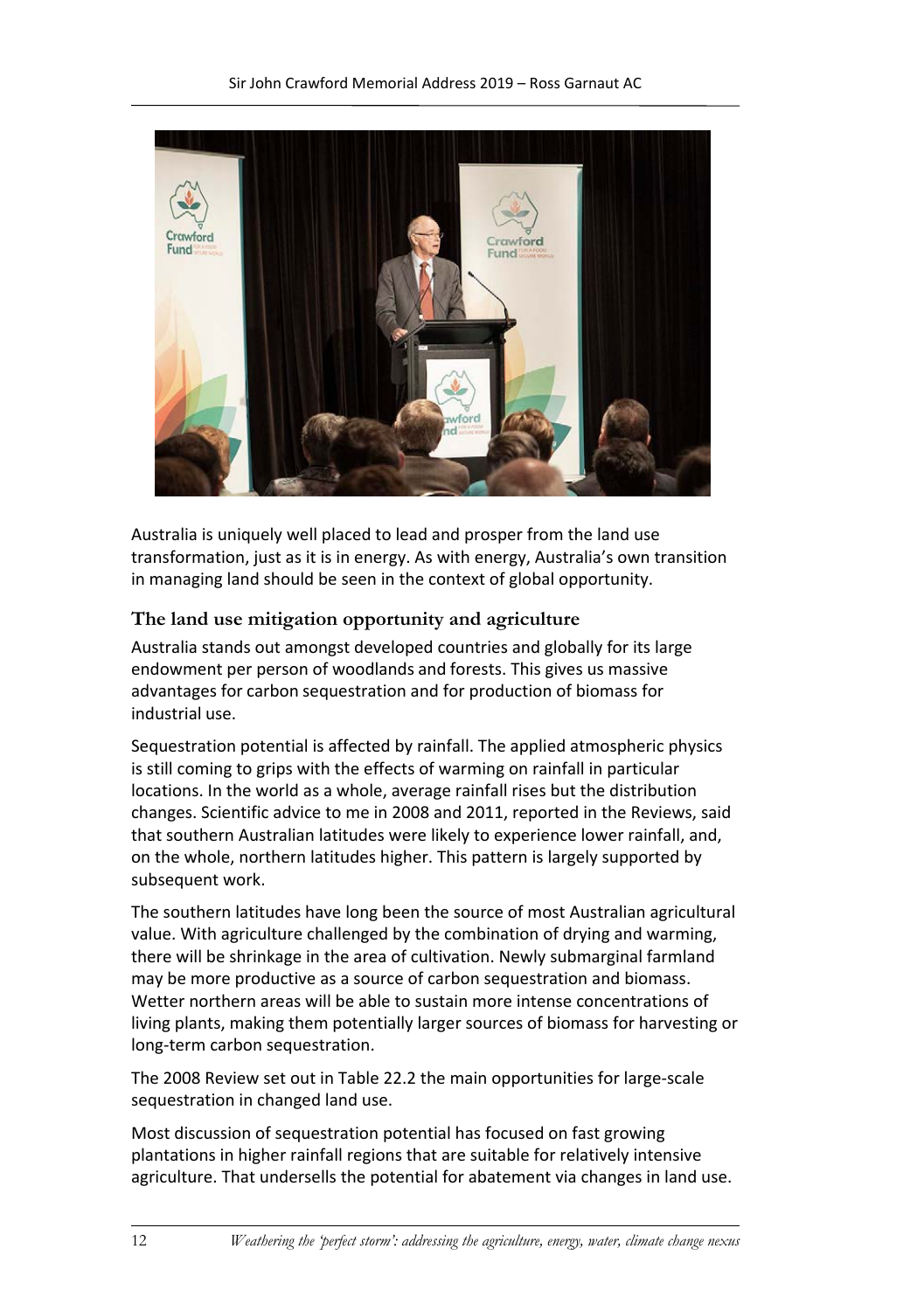The general story is of immense potential for storing more carbon in the vast rangelands – but of great uncertainty about the potential and what is needed to secure it. Research to define the possibilities and how to access them more closely would have great value. To maximise value of production from this land across all possible uses would require a reward for carbon sequestration, and separate fiscal incentives for biodiversity. It would leave landowners to judge how much of their land should be subject to destocking for sequestration and biodiversity purposes.

The mallee is a eucalypt marvellously adapted to the fire-prone arid Australian environment. The mallee trunk grows beneath the land surface, where it is not affected by fire. A bushfire can consume the multiple branches, and with leaves sprouting from the trunk below the surface the branches will quickly grow again. This allows regular harvesting for processing of large tonnages every four years. Sequestration continues through increases in the mass of the trunk (the 'mallee root') while the branches and leaves provide a periodic harvest of biomass.

Savannah covers about one-fifth of the Earth's surface. Much of northern Australia is covered by savannah. The savannah country generally is experiencing increased rainfall, and this is supporting more dense vegetation there. This change is happening naturally, and there are opportunities for human intervention to increase the carbon stock.

The large land area and increased rainfall of the Australian savannah warrant systematic research on defining and utilising such immense carbon sequestration potential. Yet the general story is of immense potential for sequestration of carbon through changes in Australian land use, but of small and diminishing effort to define the potential and the means of unlocking it.

There is considerable potential for emissions reductions through use of agricultural, woodland and forest output for bioenergy production. In the zerocarbon economy of the future, however, biomass is likely to be reserved, by its price, for high-value uses in civil aviation and inputs into chemical industrial processes. The value would be large, but it may not contribute directly to reducing Australian emissions as it replaces emissions from fossil energy throughout the world.

# **The food challenge**

The twenty-first century has seen strong economic growth in developing countries even as incomes have stagnated in developed countries since the global financial crisis. In developing countries, rising incomes have led food consumption patterns to move rapidly towards those of the rich. Meat consumption in China rose more than tenfold over 40 years of reform and development, to almost 70 kg per capita per annum, or about the average of the developed countries. Chinese consumption is dominated by non-ruminant meats – pork and chicken – which are more efficient in converting grain into animal protein and do not emit methane from enteric fermentation, but nevertheless place great pressure on land and the natural environment. Chinese direct and indirect demand for grain has pushed up global prices and reversed a strong tendency through the second half of the twentieth century for food prices to fall.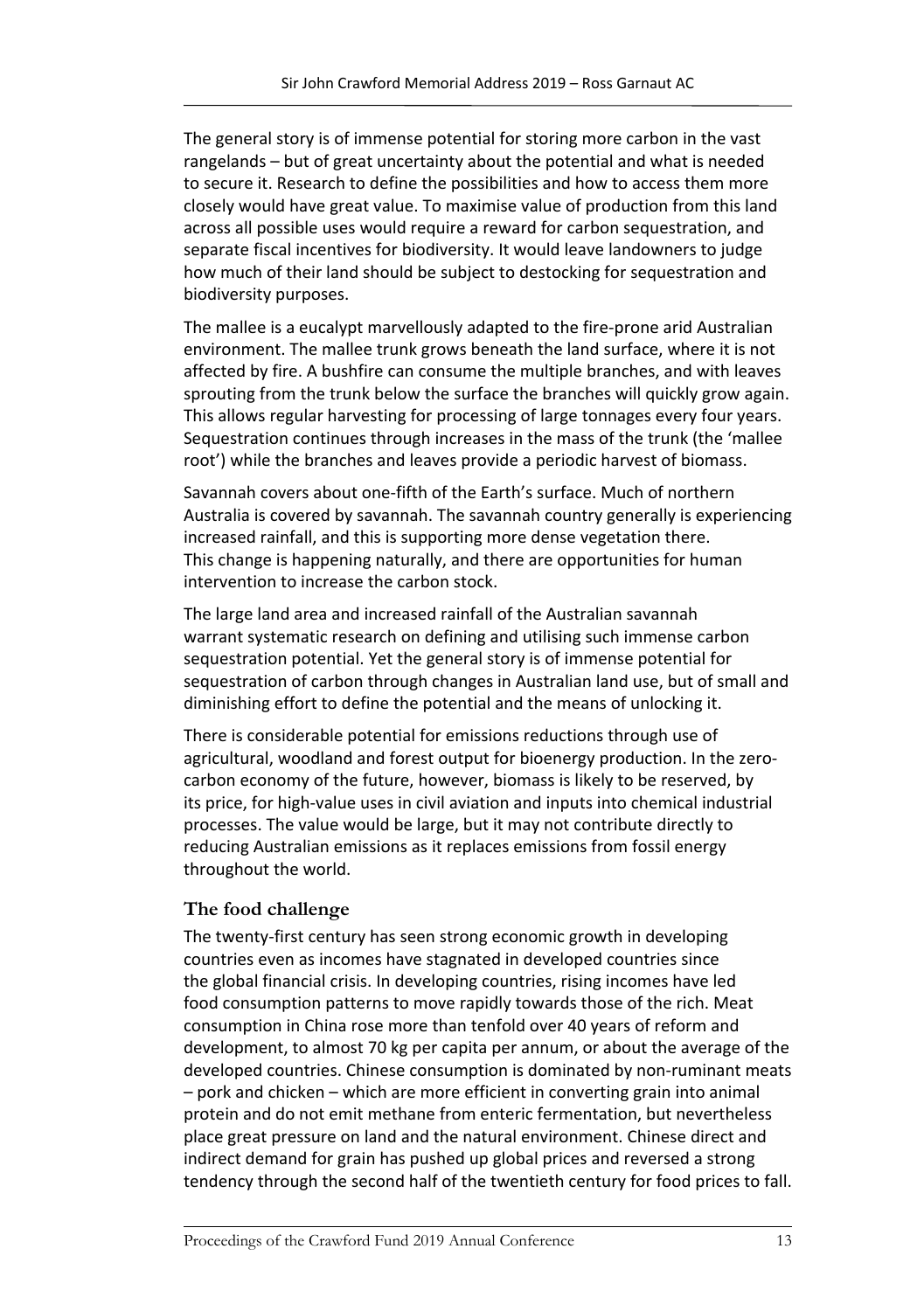South Asia, with its religious and cultural constraints on eating meat (particularly beef) will not see levels of meat consumption similar to those in China. But the pressures on land resources will still be large. Successful development in Africa is also likely to place similar pressures on food production and the natural environment.

The extension of something like the developed world's pattern of food consumption to the whole of humanity with successful global development in the twenty-first century is inconsistent with climate stability, and more generally with the stability of ecological systems. It would also be unhealthy.

The convergence of economic development, climate, biodiversity and general ecological and health imperatives will create strong momentum towards changes in global diets. Rising absolute and relative prices of meat in general and especially ruminant meat will modify consumption patterns.

Changing personal preferences will play an important role. The health story will become more influential everywhere – following trends amongst better educated and higher income people in the developed countries. Larger numbers of people in high-income nations will be influenced by the climate, general ecological and animal welfare cases for greater reliance on plant-based foods.

And changing personal preferences, relative prices and technological opportunity will open the way to a revolution in production of meat-like substitutes from plant biomass. In taste, texture and nutrition these will become indistinguishable from meat from the killed animal – superior in nutrition, if that is preferred. The price of substitutes will fall, eventually, to below the rising price of farm-based meats.

More generally, there will be a shift in demand to higher quality, safer and more expensive food. Australia has exceptional comparative advantage in supply of the higher value products that will dominate demand – especially in supplying the world's largest and most rapidly growing markets in Asia. The main meat substitutes make intensive use of biomass and energy and less use of water than the animal competitors. Australia is well placed as a supplier to international markets, especially to what will become the main centre of global demand, Asia.

Capital and expertise will be more important, and water less so, in food production. This will enhance Australia's advantages in this new food world.

# **Carbon Farming Initiative, Emissions Reduction Fund and the international rules**

# *From Kyoto to the Paris Rulebook*

The 2008 Garnaut Review concluded that full realisation of the potential for mitigation in the land sector required comprehensive carbon accounting. The inclusion of land under the Kyoto Protocol framework was incomplete. With the adoption of the Paris Agreement in 2015, and the subsequent implementation rulebook adopted at the end of 2018, all countries will be required to report emissions under the same UNFCCC reporting framework, applying the latest IPCC guidance, which includes a more comprehensive approach to land-based accounting.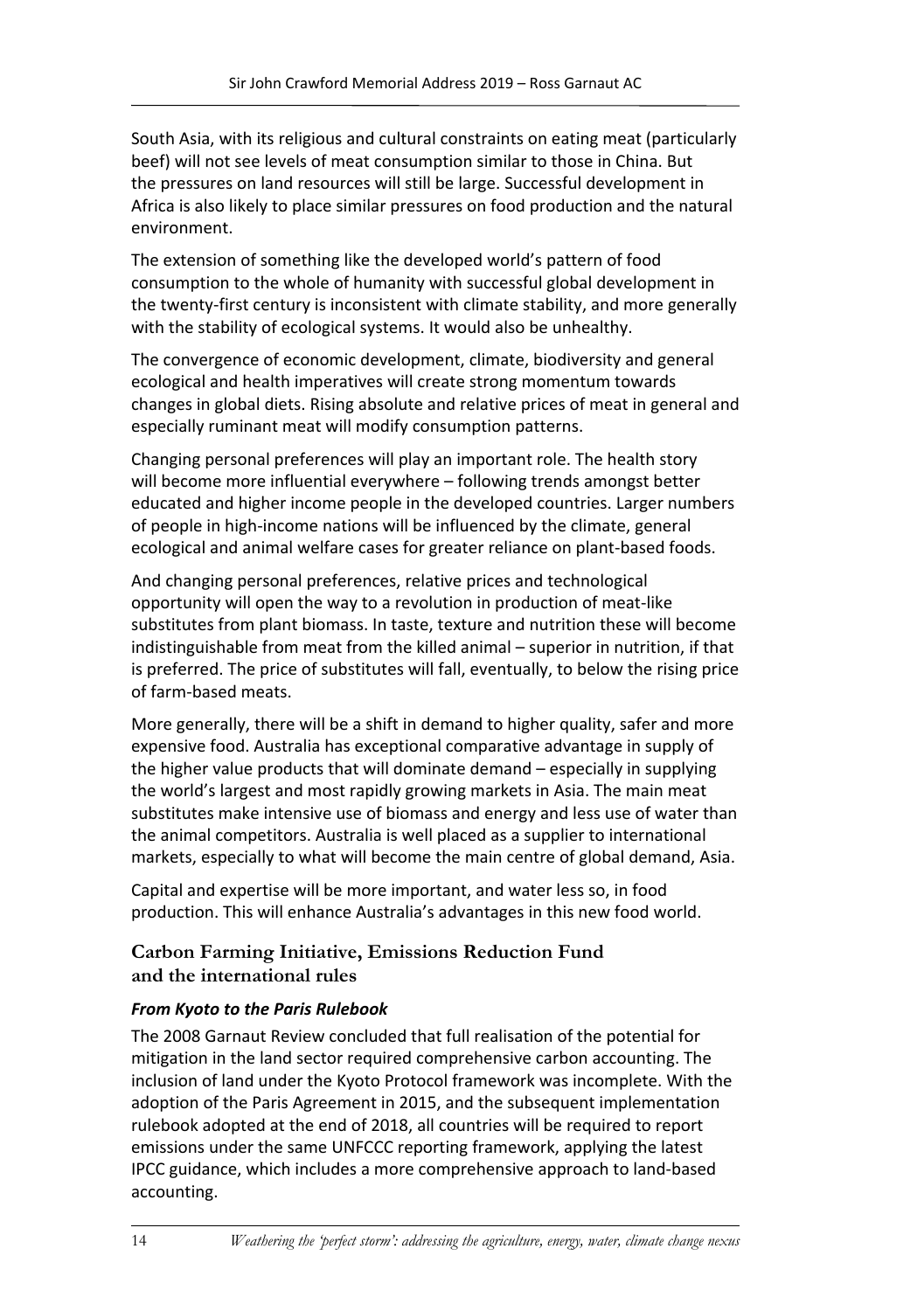Key elements of the Paris Agreement raise the possibility of unprecedented reliance on land-based mitigation. While reliance on land-based mitigation in the Kyoto Protocol was subject to strict limitations and caps, in the Paris Agreement land-based sinks are now prominent (Dooley and Gupta, 2017).

## *From the Carbon Farming Initiative to the Emissions Reduction Fund*

The Carbon Farming Initiative allowed farmers and land managers to earn Australian Carbon Credit Units (ACCUs) which each represented one tonne of carbon dioxide equivalent  $(CO_{2e})$  reduced by storing carbon or by reducing GHG emissions on their land. The ACCUs could be sold to clear obligations under the carbon-pricing rules. In July 2014, the carbon price was repealed. On 31 October 2014 the new Coalition government's climate strategy, the Direct Action Plan, was passed as part of the *Carbon Farming Initiative Amendment Bill 2014*.<sup>5</sup> The 2014 amendment established the Emissions Reduction Fund to provide a transition for the Carbon Farming Initiative by amending the *Carbon Credits (Carbon Farming Initiative) Act 2011* to provide for the Clean Energy Regulator to conduct auctions and enter into contracts to purchase emissions reductions. The 2014 amendment therefore oversaw a shift from a carbon price to governmentpurchased abatement, and an expanded Carbon Farming Initiative, moving eligible projects beyond the land sector to include energy and transport. In the ERF, \$2.55 billion was made available for direct purchasing of abatement under the reverse auctions, of which \$226 million remained in May 2019. The Government's Climate Solutions Fund was announced on 25 February 2019 to appropriate an additional \$2 billion from 2020–21 onwards to fund auctions to 2030.

Agriculture and land use were spared the general removal of incentives for reducing carbon emissions under the Abbott–Turnbull–Morrison governments by the establishment of the ERF. This kept alive important features of the Carbon Farming Initiative, including its administrative framework.

# **Growing the future**

It is now clear to the international community, as it was not 11 or 8 years ago, that changes in land use and agriculture will have a central role in avoiding high costs of climate change. Perhaps two-thirds of the global movement to zero emissions will come from decarbonisation of electricity and electrification of transport and industry. Nearly all of the remainder will come from changes in agricultural and pastoral activities and land use, with some help from decarbonised energy. If we move too slowly and overshoot the Paris targets, plant-based carbon sequestration – including through the capture of carbon wastes from plant-based industrial processes and storing or using them in ways that keep them out of the atmosphere – will be the main avenue for achieving negative emissions.

The transformation of food, agriculture and land use that is necessary for climate change mitigation is also necessary to allow the maturation of global development, to improve human health, and to maintain a stable global ecology

http://www.aph.gov.au/Parliamentary\_Business/Bills\_Legislation/Bills\_Search\_Results/Result?bId=r5280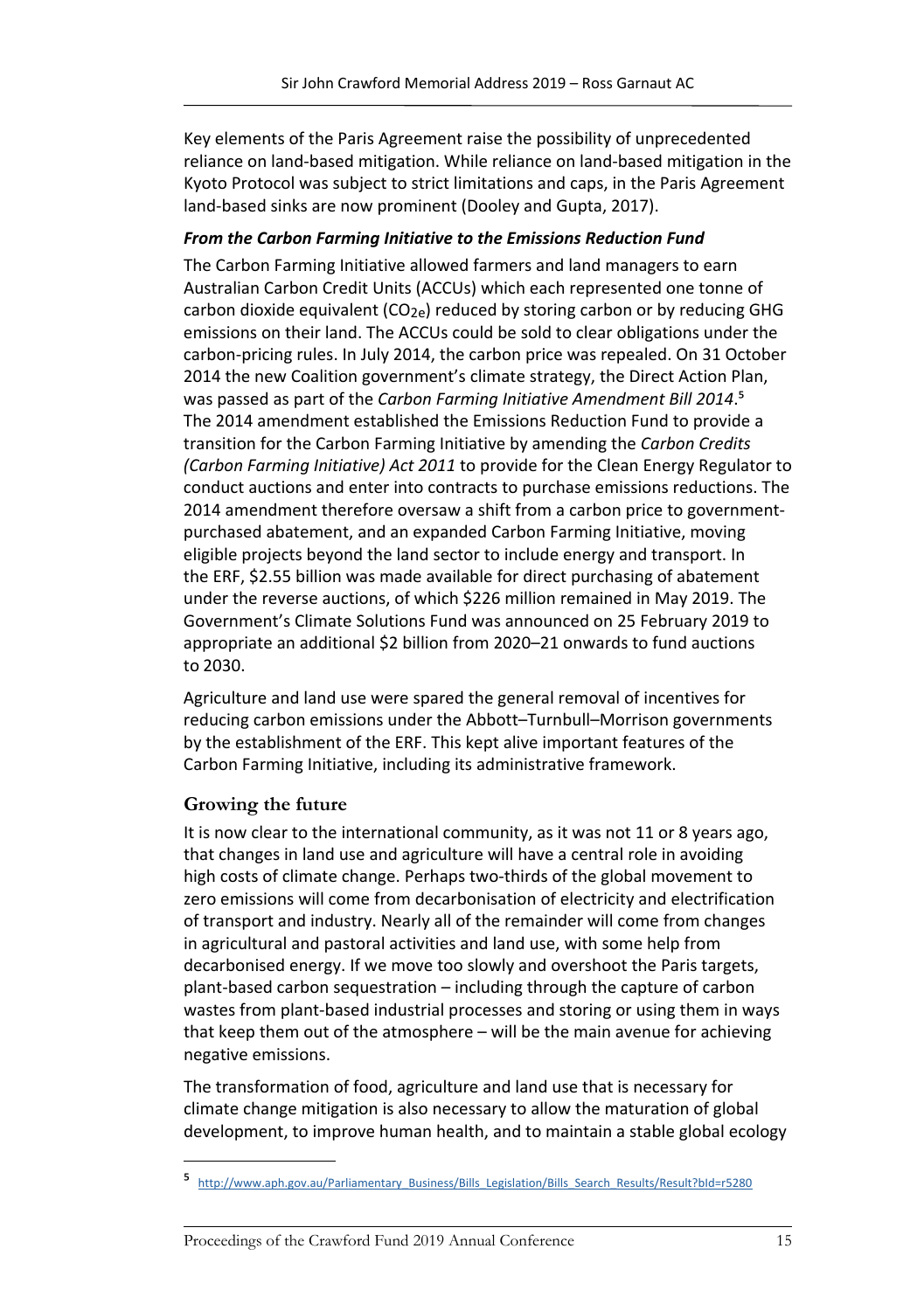more generally. There will be one agricultural and land use transformation to serve these four great purposes.

It is now clearer to me than it was 11 or 8 years ago that Australia has great advantages in this new zero-emissions world. The opportunities for zero- and negative-emissions land use lower the cost of doing our fair share in a global mitigation effort, and open new areas of comparative advantage in a zeroemissions world economy.

To make good use of this opportunity, Australia will need to put in place systematic incentives for reducing emissions in agriculture and land use, and provide good reasons to believe that they are here to stay. And it will need to restore old national strengths that have been allowed to decline in recent years: namely, our strengths in research and education on agricultural, pastoral, forestry and related industrial activities. The combination of low-cost renewable energy and abundant land for biomass will be powerful in the synthetic food production industries in a zero-carbon world.

Alongside our industrial opportunity in renewable energy, our strength in growing and using biomass will set Australia up as the 'Superpower of the lowcarbon world economy'.

## **To conclude: a forecast**

The low-carbon world economy will be especially favourable for rural and provincial Australia. Energy will be produced mainly outside the large cities, much of it in remote locations. This will make it commercially attractive to process many Australian mineral, agricultural and pastoral products into higher value, close to the places in which the basic commodities are produced. A new carbon farming industry, prospering exceptionally in less agriculturally productive regions, will add substantially to rural incomes. Biomass will have additional value as a base for new industry, especially when combined with low-cost energy. The new activities on average will make fewer demands on water than the old. And low-cost energy will improve the economics of recycling, desalinating, transporting and otherwise increasing the value of limited water resources.

Rural and provincial regions will be the engine room of the 'Superpower of the low carbon world economy'.

# **References**

Clark C. 1957. *Conditions for Economic Progress* (3rd edition). London: Macmillan.

- Dooley K., Gupta A. 2017. Governing by expertise: the contested politics of (accounting for) land-based mitigation in a new climate agreement. *International Environmental Agreements: Politics, Law and Economics* **17**(4): 483–500.
- Garnaut R. 2008. *The Garnaut Climate Change Review*. Commonwealth of Australia, Canberra, and Cambridge University Press, Port Melbourne.
- Garnaut R. 2011. *The Garnaut Review 2011: Australia in the Global Response to Climate Change*. Commonwealth of Australia, Canberra, and Cambridge University Press, Port Melbourne.
- Garnaut R. 2019. *Superpower. Australia's low-carbon opportunity*. La Trobe University Press with Black Inc. [https://www.blackincbooks.com.au/books/superpower](https://www.blackincbooks.com.au/books/superpower )